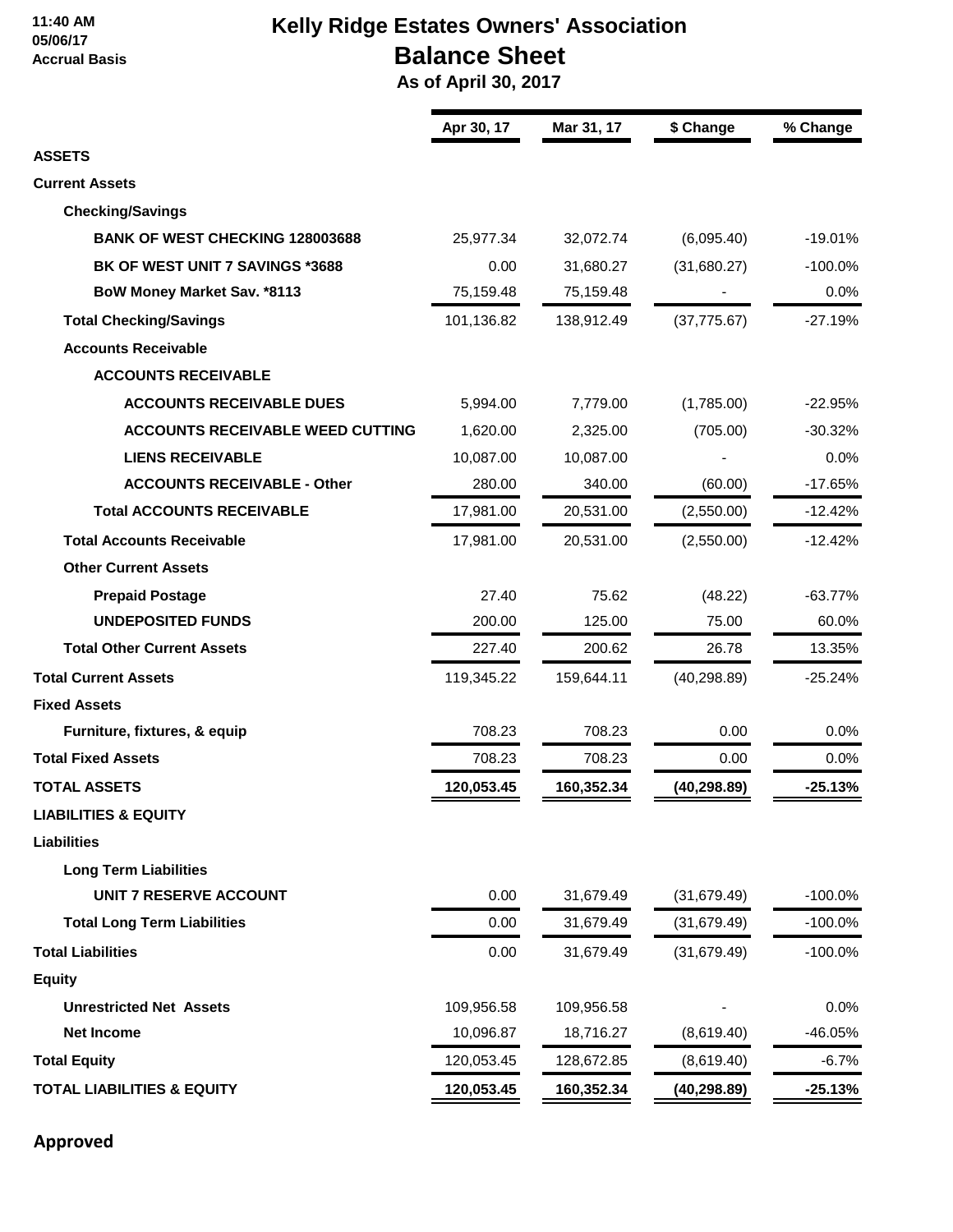# Kelly Ridge Estates Owners' Association

#### **Profit & Loss Statement Budget Comparison**

|                                                                |            |             | % of (10 mos)     | $(10 \text{ mos})$ |              | <b>Total</b>   |
|----------------------------------------------------------------|------------|-------------|-------------------|--------------------|--------------|----------------|
|                                                                | Apr 2017   | YTD 04/2017 | <b>YTD Budget</b> | <b>YTD Budget</b>  | Difference   | 2016-17 Budget |
| <b>Income</b>                                                  |            |             |                   |                    |              |                |
| <b>ADVERTISING INCOME</b>                                      | 0.00       | 0.00        | 0%                | 0.00               |              | 0.00           |
| <b>DUES INCOME</b>                                             | (110.00)   | 37,173.50   | 118%              | 31,437.50          | (5,736.00)   | 37,725.00      |
| <b>HOA DOCUMENT FEE</b>                                        | 350.00     | 3,750.50    | 150%              | 2,500.00           | (1,250.50)   | 3,000.00       |
| <b>INTEREST - BANK OF THE WEST</b>                             | 0.00       | 83.29       | 133%              | 62.50              | (20.79)      | 75.00          |
| <b>LATE CHARGES</b>                                            | $-0.78$    | 5,305.00    | 637%              | 833.33             | (4, 471.67)  | 1,000.00       |
| <b>Returned Check Charges</b>                                  | 0.00       | 15.00       | 100%              | 0.00               | (15.00)      | 0.00           |
| <b>TRANSFER FEE INCOME</b>                                     | 175.00     | 1,900.00    | 0%                | 0.00               | (1,900.00)   | 0.00           |
| UNCLASSIFED INCOME                                             | 0.00       | 0.00        | 0%                | 1,333.33           | 1,333.33     | 1,600.00       |
| <b>WEED ABATEMENT INCOME</b>                                   | 880.00     | 10,470.00   | 105%              | 10,000.00          | (470.00)     | 12,000.00      |
| <b>Total Income</b>                                            | 1,294.22   | 58,697.29   | 127%              | 46,166.67          | (12, 530.62) | 55,400.00      |
| <b>Expense</b>                                                 |            |             |                   |                    |              |                |
| <b>ACCOUNTING</b>                                              | 507.18     | 5,031.38    | 163%              | 3,083.33           | (1,948.05)   | 3,700.00       |
| <b>ADVERTISING EXPENSE</b>                                     | 0.00       | 0.00        | 0%                | 0.00               |              | 0.00           |
| <b>ANNUAL DUES / FEES INVOICES</b>                             | 0.00       | 906.63      | 91%               | 1,000.00           | 93.37        | 1,200.00       |
| ANNUAL MEETING EXPENSE                                         | 0.00       | 0.00        | 0%                | 250.00             | 250.00       | 300.00         |
| <b>APRIL BALLOT MAILING</b>                                    | 2,033.50   | 2,849.32    | 342%              | 833.33             | (2,015.99)   | 1,000.00       |
| <b>AUTO/MILEAGE EXPENSE</b>                                    | 0.00       | 0.00        | 0%                | 0.00               |              | 0.00           |
| <b>BANK FEES</b>                                               | 0.00       | 130.00      | 156%              | 83.33              | (46.67)      | 100.00         |
| <b>Check Scanner Rental</b>                                    | 45.00      | 90.00       | 0%                | 0.00               | (90.00)      | 0.00           |
| <b>CLERICAL</b>                                                | 0.00       | 0.00        | 0%                | 0.00               |              | 0.00           |
| <b>COMMUNITY SERVICE</b>                                       | 0.00       | 0.00        | 0%                | 41.67              | 41.67        | 50.00          |
| <b>COMPUTER SUPPORT</b>                                        | 0.00       | 0.00        | 0%                | 20.83              | 20.83        | 25.00          |
|                                                                | 0.00       | 0.00        | 0%                | 20.83              | 20.83        | 25.00          |
| <b>COMPUTERS &amp; ACCESSORIES</b><br><b>DIRECTORS EXPENSE</b> |            |             |                   |                    |              |                |
|                                                                | 0.00       | 0.00        | 0%                | 20.83              | 20.83        | 25.00          |
| <b>INSURANCE</b>                                               | 3,646.00   | 4,149.00    | 117%              | 3,541.67           | (607.33)     | 4,250.00       |
| <b>Interest Expense</b>                                        | 0.00       | 45.89       | 0%                | 0.00               | (45.89)      | 0.00           |
| LEGAL                                                          | 405.00     | 580.00      | 46%               | 1,250.00           | 670.00       | 1,500.00       |
| <b>MEALS &amp; ENTERTAINMENT</b>                               | 0.00       | 0.00        | 0%                | 0.00               |              | 0.00           |
| <b>NEWSLETTER EXPENSES</b>                                     | 812.57     | 2,595.78    | 142%              | 1,833.33           | (762.45)     | 2,200.00       |
| <b>Bad Debt</b>                                                | 215.00     | 1,202.47    | 0%                | 416.67             | (785.80)     | 500.00         |
| <b>NUISANCE ABATEMENT &amp; SERVICES</b>                       | 0.00       | 0.00        | 0%                | 8,333.33           | 8,333.33     | 10,000.00      |
| OFFICE SUPPLIES                                                | 356.27     | 3,890.68    | 934%              | 416.67             | (3,474.01)   | 500.00         |
| P.O.BOX RENT                                                   | 0.00       | 130.00      | 101%              | 129.17             | (0.83)       | 155.00         |
| <b>PAYROLL EXPENSES</b>                                        | 1,230.13   | 10,676.55   | 99%               | 10,833.33          | 156.78       | 13,000.00      |
| <b>POSTAGE</b>                                                 | 494.34     | 978.02      | 117%              | 833.33             | (144.69)     | 1,000.00       |
| <b>PRINTING</b>                                                | 238.75     | 238.75      | 573%              | 41.67              | (197.08)     | 50.00          |
| <b>RECORDING FEES</b>                                          | 0.00       | 0.00        | 0%                | 83.33              | 83.33        | 100.00         |
| <b>RENT EXPENSE</b>                                            | 425.00     | 4,250.00    | 100%              | 4,250.00           |              | 5,100.00       |
| <b>REPAIR AND MAINTENANCE</b>                                  | 0.00       | 0.00        | 0%                | 0.00               |              | 0.00           |
| <b>SECURITY PATROLS</b>                                        | 0.00       | 0.00        | 0%                | 11,000.00          | 11,000.00    | 13,200.00      |
| <b>SIGNAGE</b>                                                 | 0.00       | 196.31      | 24%               | 833.33             | 637.02       | 1,000.00       |
| <b>SPECIAL EVENTS</b>                                          |            |             |                   |                    |              |                |
| <b>CHRISTMAS TREE LIGHTING</b>                                 | 0.00       | 331.40      | 133%              | 250.00             | (81.40)      | 300.00         |
| <b>CLEANUP PROJECT FALL</b>                                    | 0.00       | 1,371.28    | 549%              | 250.00             | (1, 121.28)  | 300.00         |
| <b>CLEAN-UP PROJECT SPRING</b>                                 | 1,250.00   | 1,935.01    | 774%              | 250.00             | (1,685.01)   | 300.00         |
| <b>FOOD DRIVE</b>                                              | 0.00       | 0.00        | 0%                | 20.83              | 20.83        | 25.00          |
| <b>MEET &amp; GREETS</b>                                       | 0.00       | 0.00        | 0%                | 250.00             | 250.00       | 300.00         |
| <b>SPECIAL EVENTS - Other</b>                                  | 0.00       | 395.14      | 474%              | 83.33              | (311.81)     | 100.00         |
| <b>TOTAL SPECIAL EVENTS</b>                                    | 1,250.00   | 4,032.83    | 365%              | 1,104.17           | (2,928.66)   | 1,325.00       |
| <b>Federal Income Tax</b>                                      | (431.65)   | 1,285.35    | 0%                | 416.67             | (868.68)     | 500.00         |
| State Income Tax                                               | (800.00)   | 1,056.00    | 0%                | 416.67             | (639.33)     | 500.00         |
| <b>Tax Penalties for Late Filing</b>                           | (22.00)    | 544.12      | 0%                | 0.00               | (544.12)     | 0.00           |
| <b>Tax Preparation</b>                                         |            | 1,603.36    | 0%                | 0.00               | (1,603.36)   | 0.00           |
| <b>TAXES - Other</b>                                           | 0.00       | 35.00       | 0%                | 0.00               | (35.00)      | 0.00           |
| <b>TELEPHONE &amp; INTERNET</b>                                | 193.54     | 2,102.98    | 148%              | 1,416.67           | (686.31)     | 1,700.00       |
| <b>WEB SITE</b>                                                | 0.00       | 0.00        | 0%                | 0.00               | 0.00         | 0.00           |
| <b>WEED ABATEMENT EXPENSE</b>                                  | 0.00       | 0.00        | 0%                | 10,000.00          | 10,000.00    | 12,000.00      |
| <b>Total Expense</b>                                           | 10,598.63  | 48,600.42   | 78%               | 62,504.17          | 13,903.75    | 75,005.00      |
|                                                                |            |             |                   |                    |              |                |
| <b>NET INCOME</b>                                              | (9,304.41) | 10,096.87   |                   | (16, 337.50)       | (26, 434.37) | (19,605.00)    |
|                                                                |            |             |                   |                    |              |                |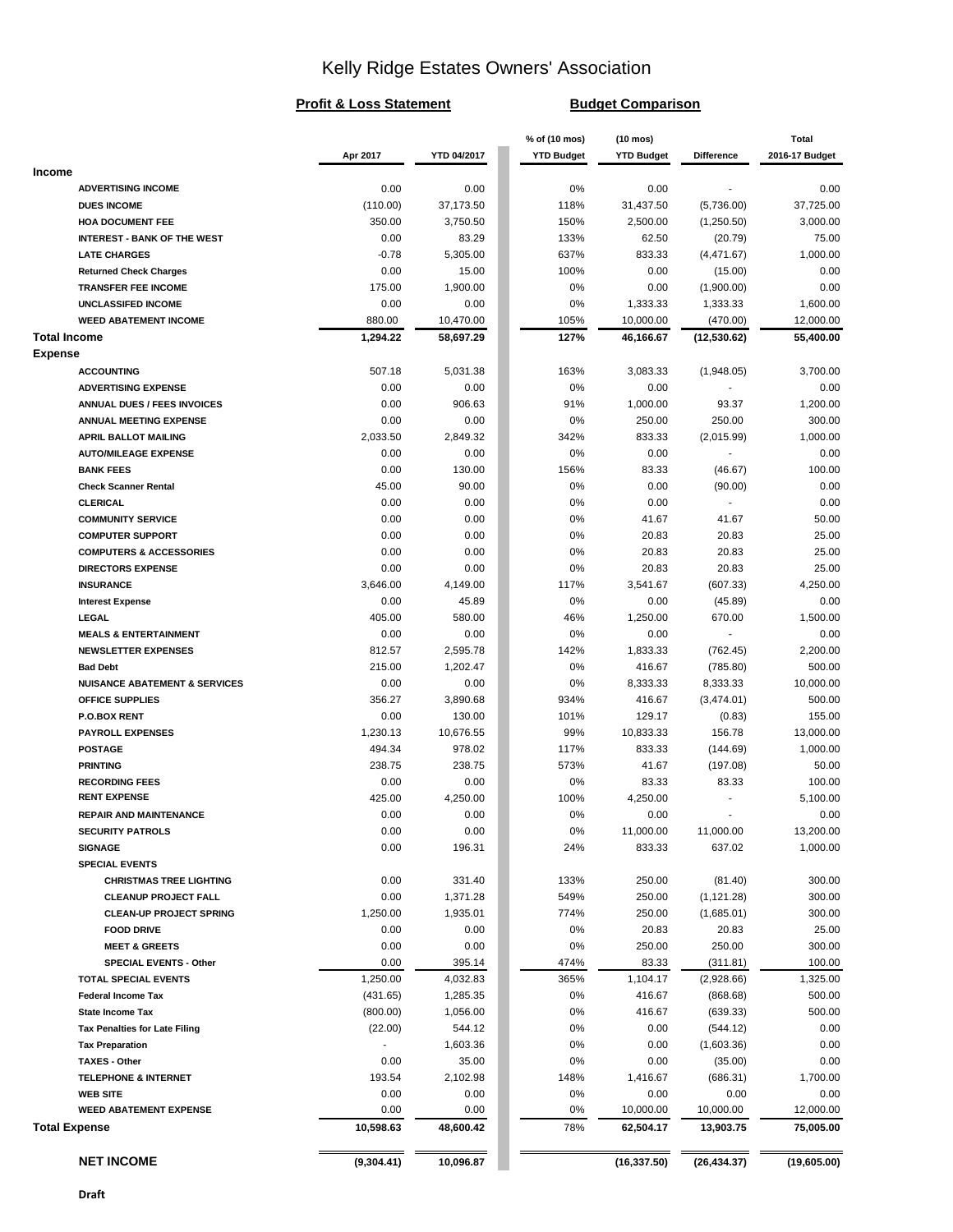## Financial Commentary for the month ending 04/30/17

The Balance Sheet and Income Statements are financial snapshots of an entity as of a specific date. For membership reporting, we use the accrual basis of accounting and for tax purposes we use the cash basis of accounting. The cash basis year to date net income as of April 30, 2017 was \$1,158.34.

## **Balance Sheet:**

- Cash on hand is the most important item of any entity. KREOA's decreased from the previous month by \$37,775.67 or 27.19%. The association took in \$4,833.66 in deposits which came from dues, weed cutting, HOA document fees, transfer fees and tax refunds. The deposits were offset by outlays of cash from our annual insurance payment \$3,646.00, election expenses \$2,033.50, mail notifications \$1,397.44, spring cleanup \$1,250.00, outside accounting firm \$507.18, rent \$425, admin salaries \$1,230.13, as well as other operating expenses. The total cash available for our HOA is \$101,136.82. Unit 7 money, \$31,680.27 does not belong to KREOA and is not available for our association to use. After consulting with a CPA and the KREOA lawyer, it was deemed inappropriate to continue listing Unit 7 money on the KREOA balance sheet and has been removed from our financial statements. A separate company has been established in our accounting software for Unit 7 business. Unit 7 activity will be combined with KREOA activity at year end for tax reporting purposes which includes reporting their "common property" (per our lawyer) road maintenance assessments. The Unit 7 removal of funds is the cause of the large percentage change.
- Total A/R for the month decreased by \$2,550 or 12.42%. This is due to members remitting payments. Although this is progress from the November ending balance of 27,581.97 (a decrease of \$9,600.97 since then) the outstanding A/R balances are still much too high. Efforts will continue to bring this balance down and hopefully members will come forward to pay off their balances. Write off of Bad Debt totaled \$215.00 this month which also contributed to the decline.
- Prepaid Postage decreased slightly on undeliverable mail \$48.22 or 63.77%. Undeposited Funds increased \$75.00 or 60% which are deposits or adjustments to current or previous year balances that haven't yet been applied to A/R invoices.
- Liabilities The removal of the Unit 7 balance of \$31,679.49.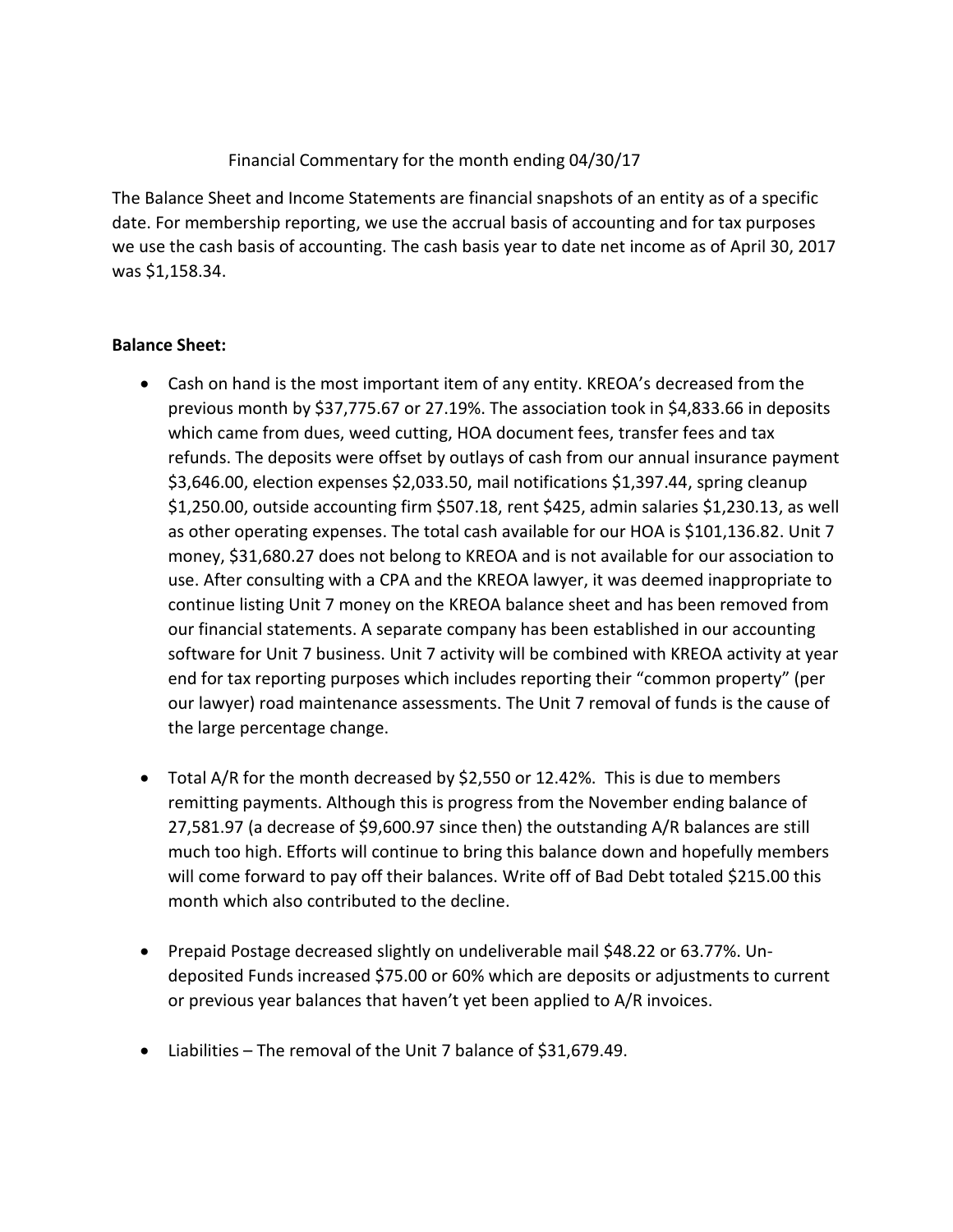• Equity had a net income change of \$8,619.40 or 46.05% decline. This is due to catching up on March expenses and many new expenses occurring this month.

#### **Income Statement: Actual Costs versus Budget**

- I have changed the way in which past analysis was done on the Actual Cost versus Budget P & L. Instead of a 10 month actual cost versus a 12-month budget, I am doing a 10 month actual cost versus a 10 month budget in order to get an "apples to apples" analysis for people to see.
- The year to date revenue through 10 months has surpassed the total 10 month budgeted amount by \$12,530.62 and has surpassed the 12 month budgeted amount by \$3,297.29. This is primarily due to Weed Abatement Revenue from the 2015/2016 fiscal year being recorded incorrectly into the 2016/2017 fiscal year as well as a combination of budget miscalculations in other revenue accounts which are difficult to gauge. It is important to note that the voluntary weed abatement work should be a priority in getting completed in the same fiscal year as when the voluntary weed abatement revenue is received to avoid possibly paying taxes.
- For the month, a member's dues were adjusted off by (\$110.00). HOA Document Fees and Transfer Fee income came in at \$350.00 and \$175.00 respectively continuing to make their 10 month totals higher than their budgeted amounts. Weed Abatement came in at \$880.00 for the month putting the 10 month actual amount just slightly higher than the 10 month budget. Over the next 2 months I expect the actual Weed Abatement amount to be significantly higher than the budgeted amounts due to the previously mentioned billing error.
- Accounting expense was \$507.18 this month making the actual 10 month amount higher than the budgeted amount. This is due to the increased workload for the outside accountant to record cash payments and make considerable corrections that were neglected in the past.
- April Ballot and Newsletter expense were \$2,033.50 and \$812.57 This is the postage, paper and printing costs for electing new board members and notifying members of upcoming events which came in higher than budgeted.
- Check Scanner is \$45 per month for the scanner used in the office. This year there was no budget for this but it has made a tremendous impact on recording checks accurately.
- Insurance \$3,646.00 which was for renewal of the association's annual liability insurance which appears will come in under budget at the end of June.
- Legal \$405.00 which was for legal consultation on various association issues.
- Bad Debt \$215.00 These are receivables that have been written off due to the owners selling their primary residences and we failed to collect on past due amounts when the CCR and Bylaws were requested by an escrow company.